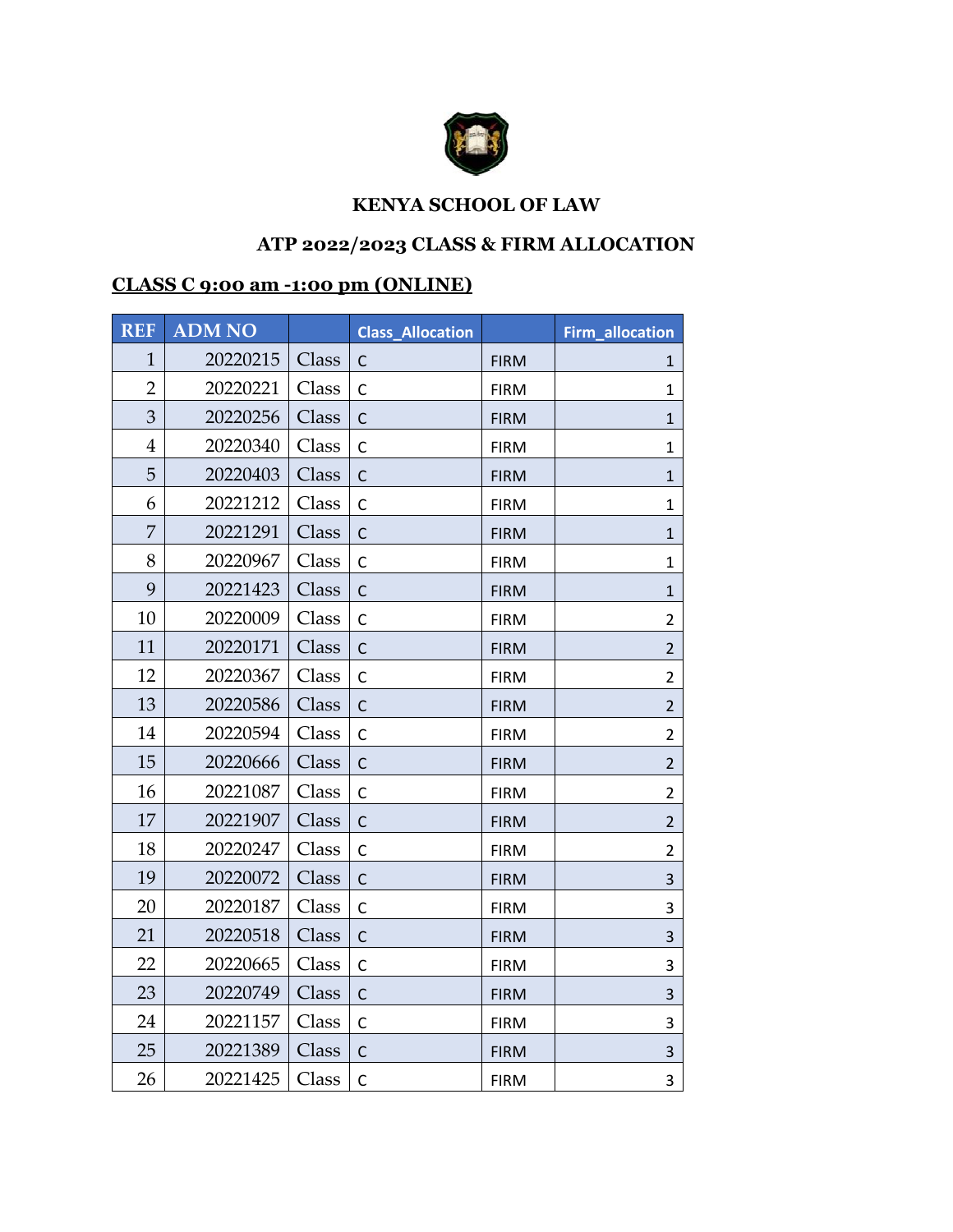| 27 | 20220526 | Class | C            | <b>FIRM</b> | 3              |
|----|----------|-------|--------------|-------------|----------------|
| 28 | 20220010 | Class | C            | <b>FIRM</b> | 4              |
| 29 | 20220161 | Class | C            | <b>FIRM</b> | 4              |
| 30 | 20220287 | Class | С            | <b>FIRM</b> | 4              |
| 31 | 20220503 | Class | $\mathsf{C}$ | <b>FIRM</b> | 4              |
| 32 | 20220546 | Class | C            | <b>FIRM</b> | 4              |
| 33 | 20220748 | Class | $\mathsf{C}$ | <b>FIRM</b> | $\overline{4}$ |
| 34 | 20220778 | Class | $\mathsf{C}$ | <b>FIRM</b> | 4              |
| 35 | 20221009 | Class | $\mathsf{C}$ | <b>FIRM</b> | 4              |
| 36 | 20221399 | Class | $\mathsf{C}$ | <b>FIRM</b> | 4              |
| 37 | 20220276 | Class | $\mathsf{C}$ | <b>FIRM</b> | 5              |
| 38 | 20220294 | Class | $\mathsf{C}$ | <b>FIRM</b> | 5              |
| 39 | 20220317 | Class | $\mathsf{C}$ | <b>FIRM</b> | 5              |
| 40 | 20220442 | Class | $\mathsf{C}$ | <b>FIRM</b> | 5              |
| 41 | 20220936 | Class | C            | <b>FIRM</b> | 5              |
| 42 | 20221321 | Class | C            | <b>FIRM</b> | 5              |
| 43 | 20221329 | Class | C            | <b>FIRM</b> | 5              |
| 44 | 20221459 | Class | $\mathsf{C}$ | <b>FIRM</b> | 5              |
| 45 | 20221561 | Class | C            | <b>FIRM</b> | 5              |
| 46 | 20220046 | Class | $\mathsf C$  | <b>FIRM</b> | 6              |
| 47 | 20220188 | Class | $\mathsf{C}$ | <b>FIRM</b> | 6              |
| 48 | 20220451 | Class | $\mathsf{C}$ | <b>FIRM</b> | 6              |
| 49 | 20220585 | Class | $\mathsf{C}$ | <b>FIRM</b> | 6              |
| 50 | 20221057 | Class | $\mathsf{C}$ | <b>FIRM</b> | 6              |
| 51 | 20221289 | Class | C            | <b>FIRM</b> | 6              |
| 52 | 20221424 | Class | C            | <b>FIRM</b> | 6              |
| 53 | 20221488 | Class | C            | <b>FIRM</b> | 6              |
| 54 | 20220494 | Class | C            | <b>FIRM</b> | 6              |
| 55 | 20220127 | Class | C            | <b>FIRM</b> | 7              |
| 56 | 20220517 | Class | $\mathsf{C}$ | <b>FIRM</b> | 7              |
| 57 | 20220606 | Class | C            | <b>FIRM</b> | 7              |
| 58 | 20220623 | Class | $\mathsf C$  | <b>FIRM</b> | 7              |
| 59 | 20220710 | Class | $\mathsf{C}$ | <b>FIRM</b> | 7              |
| 60 | 20220755 | Class | $\mathsf{C}$ | <b>FIRM</b> | 7              |
| 61 | 20220910 | Class | $\mathsf C$  | <b>FIRM</b> | $\overline{7}$ |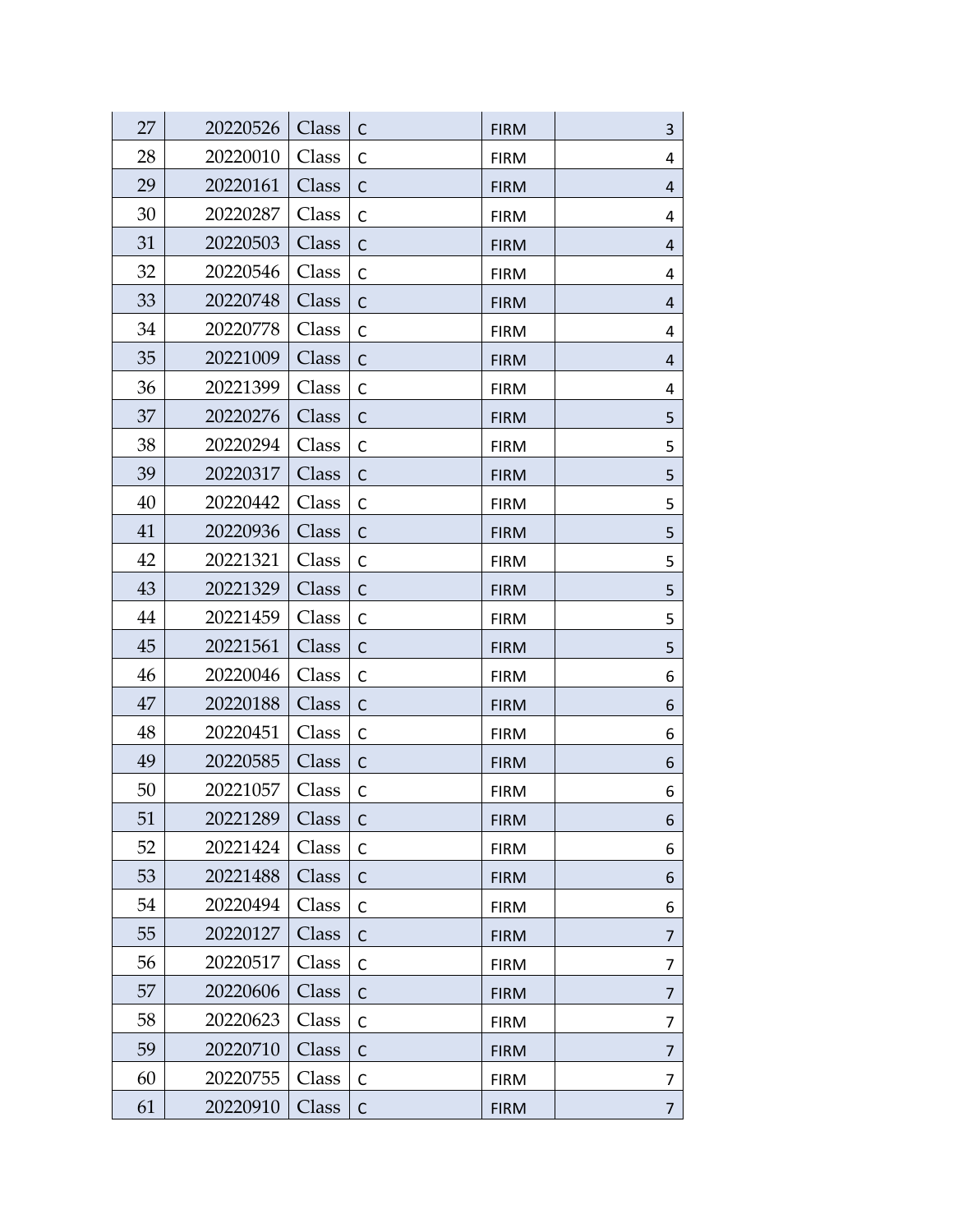| 62 | 20220974 | Class | C            | <b>FIRM</b> | 7  |
|----|----------|-------|--------------|-------------|----|
| 63 | 20221153 | Class | C            | <b>FIRM</b> | 7  |
| 64 | 20220026 | Class | C            | <b>FIRM</b> | 8  |
| 65 | 20220034 | Class | C            | <b>FIRM</b> | 8  |
| 66 | 20220304 | Class | C            | <b>FIRM</b> | 8  |
| 67 | 20220344 | Class | C            | <b>FIRM</b> | 8  |
| 68 | 20220613 | Class | $\mathsf{C}$ | <b>FIRM</b> | 8  |
| 69 | 20220734 | Class | $\mathsf{C}$ | <b>FIRM</b> | 8  |
| 70 | 20220873 | Class | $\mathsf{C}$ | <b>FIRM</b> | 8  |
| 71 | 20221224 | Class | $\mathsf{C}$ | <b>FIRM</b> | 8  |
| 72 | 20221396 | Class | $\mathsf{C}$ | <b>FIRM</b> | 8  |
| 73 | 20220017 | Class | $\mathsf{C}$ | <b>FIRM</b> | 9  |
| 74 | 20220147 | Class | $\mathsf{C}$ | <b>FIRM</b> | 9  |
| 75 | 20220408 | Class | $\mathsf{C}$ | <b>FIRM</b> | 9  |
| 76 | 20220807 | Class | C            | <b>FIRM</b> | 9  |
| 77 | 20220993 | Class | C            | <b>FIRM</b> | 9  |
| 78 | 20220994 | Class | C            | <b>FIRM</b> | 9  |
| 79 | 20221349 | Class | $\mathsf{C}$ | <b>FIRM</b> | 9  |
| 80 | 20221972 | Class | C            | <b>FIRM</b> | 9  |
| 81 | 20220100 | Class | $\mathsf{C}$ | <b>FIRM</b> | 10 |
| 82 | 20220102 | Class | $\mathsf{C}$ | <b>FIRM</b> | 10 |
| 83 | 20220136 | Class | $\mathsf{C}$ | <b>FIRM</b> | 10 |
| 84 | 20220271 | Class | $\mathsf{C}$ | <b>FIRM</b> | 10 |
| 85 | 20220515 | Class | $\mathsf{C}$ | <b>FIRM</b> | 10 |
| 86 | 20220589 | Class | C            | <b>FIRM</b> | 10 |
| 87 | 20221317 | Class | $\mathsf{C}$ | <b>FIRM</b> | 10 |
| 88 | 20220806 | Class | C            | <b>FIRM</b> | 10 |
| 89 | 20220550 | Class | C            | <b>FIRM</b> | 11 |
| 90 | 20220672 | Class | $\mathsf{C}$ | <b>FIRM</b> | 11 |
| 91 | 20220796 | Class | $\mathsf{C}$ | <b>FIRM</b> | 11 |
| 92 | 20220847 | Class | $\mathsf{C}$ | <b>FIRM</b> | 11 |
| 93 | 20220868 | Class | $\mathsf{C}$ | <b>FIRM</b> | 11 |
| 94 | 20220963 | Class | $\mathsf{C}$ | <b>FIRM</b> | 11 |
| 95 | 20221451 | Class | $\mathsf{C}$ | <b>FIRM</b> | 11 |
| 96 | 20221508 | Class | $\mathsf C$  | <b>FIRM</b> | 11 |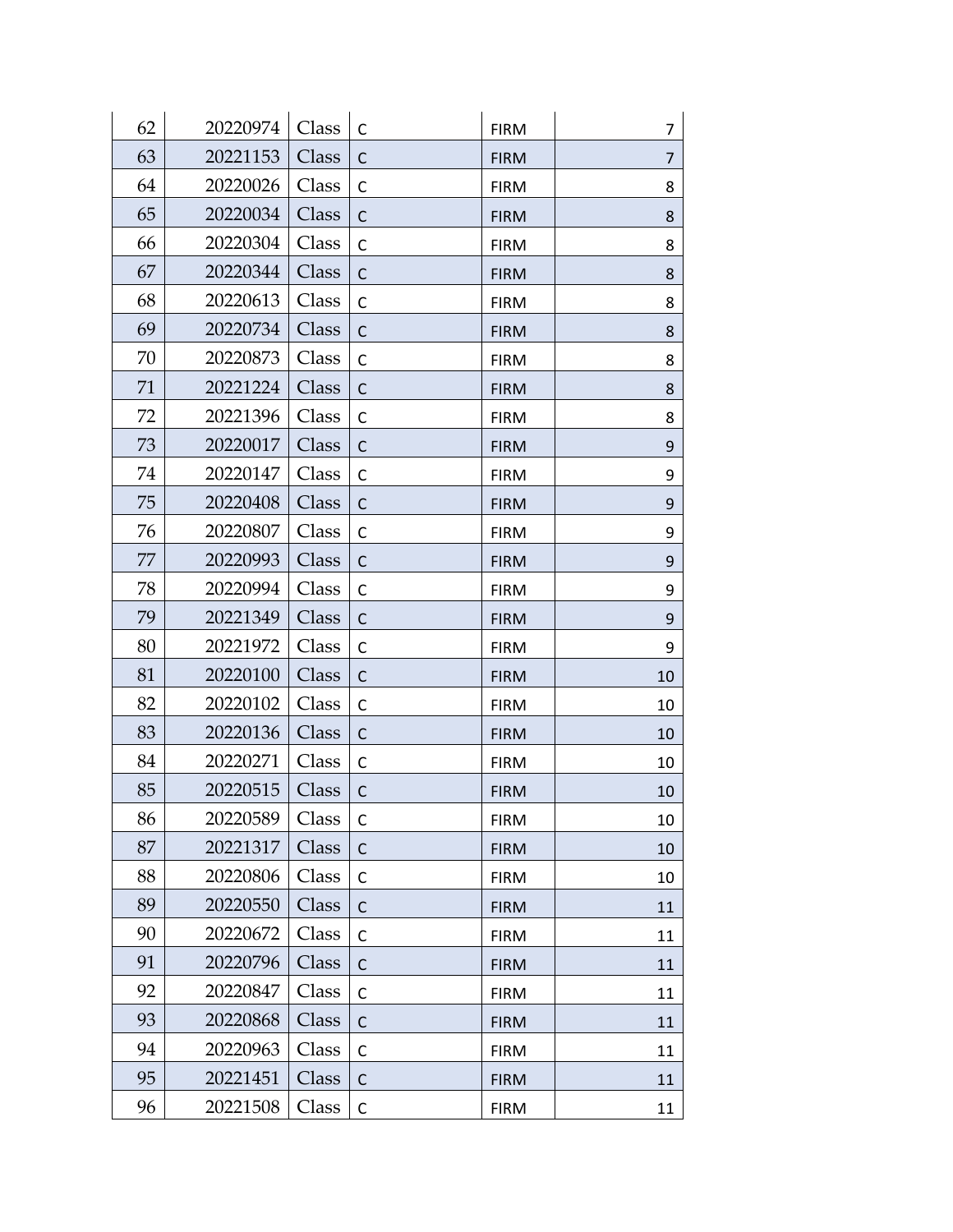| 97  | 20220224 | Class | C            | <b>FIRM</b> | 12 |
|-----|----------|-------|--------------|-------------|----|
| 98  | 20220410 | Class | $\mathsf{C}$ | <b>FIRM</b> | 12 |
| 99  | 20220659 | Class | C            | <b>FIRM</b> | 12 |
| 100 | 20220811 | Class | C            | <b>FIRM</b> | 12 |
| 101 | 20221019 | Class | $\mathsf{C}$ | <b>FIRM</b> | 12 |
| 102 | 20221040 | Class | $\mathsf C$  | <b>FIRM</b> | 12 |
| 103 | 20221298 | Class | $\mathsf C$  | <b>FIRM</b> | 12 |
| 104 | 20221378 | Class | $\mathsf{C}$ | <b>FIRM</b> | 12 |
| 105 | 20220598 | Class | $\mathsf{C}$ | <b>FIRM</b> | 13 |
| 106 | 20220724 | Class | $\mathsf C$  | <b>FIRM</b> | 13 |
| 107 | 20220738 | Class | $\mathsf{C}$ | <b>FIRM</b> | 13 |
| 108 | 20221290 | Class | $\mathsf{C}$ | <b>FIRM</b> | 13 |
| 109 | 20221310 | Class | $\mathsf{C}$ | <b>FIRM</b> | 13 |
| 110 | 20221545 | Class | $\mathsf{C}$ | <b>FIRM</b> | 13 |
| 111 | 20221557 | Class | $\mathsf{C}$ | <b>FIRM</b> | 13 |
| 112 | 20220928 | Class | C            | <b>FIRM</b> | 13 |
| 113 | 20220248 | Class | $\mathsf{C}$ | <b>FIRM</b> | 14 |
| 114 | 20220418 | Class | $\mathsf{C}$ | <b>FIRM</b> | 14 |
| 115 | 20220549 | Class | $\mathsf{C}$ | <b>FIRM</b> | 14 |
| 116 | 20220611 | Class | $\mathsf C$  | <b>FIRM</b> | 14 |
| 117 | 20220759 | Class | $\mathsf{C}$ | <b>FIRM</b> | 14 |
| 118 | 20220905 | Class | $\mathsf{C}$ | <b>FIRM</b> | 14 |
| 119 | 20221074 | Class | $\mathsf{C}$ | <b>FIRM</b> | 14 |
| 120 | 20221271 | Class | $\mathsf{C}$ | <b>FIRM</b> | 14 |
| 121 | 20220206 | Class | $\mathsf{C}$ | <b>FIRM</b> | 15 |
| 122 | 20220533 | Class | C            | <b>FIRM</b> | 15 |
| 123 | 20220886 | Class | C            | <b>FIRM</b> | 15 |
| 124 | 20220986 | Class | C            | <b>FIRM</b> | 15 |
| 125 | 20221016 | Class | $\mathsf{C}$ | <b>FIRM</b> | 15 |
| 126 | 20221165 | Class | $\mathsf{C}$ | <b>FIRM</b> | 15 |
| 127 | 20221261 | Class | C            | <b>FIRM</b> | 15 |
| 128 | 20221342 | Class | $\mathsf C$  | <b>FIRM</b> | 15 |
| 129 | 20220029 | Class | $\mathsf{C}$ | <b>FIRM</b> | 16 |
| 130 | 20220146 | Class | $\mathsf{C}$ | <b>FIRM</b> | 16 |
| 131 | 20220235 | Class | $\mathsf C$  | <b>FIRM</b> | 16 |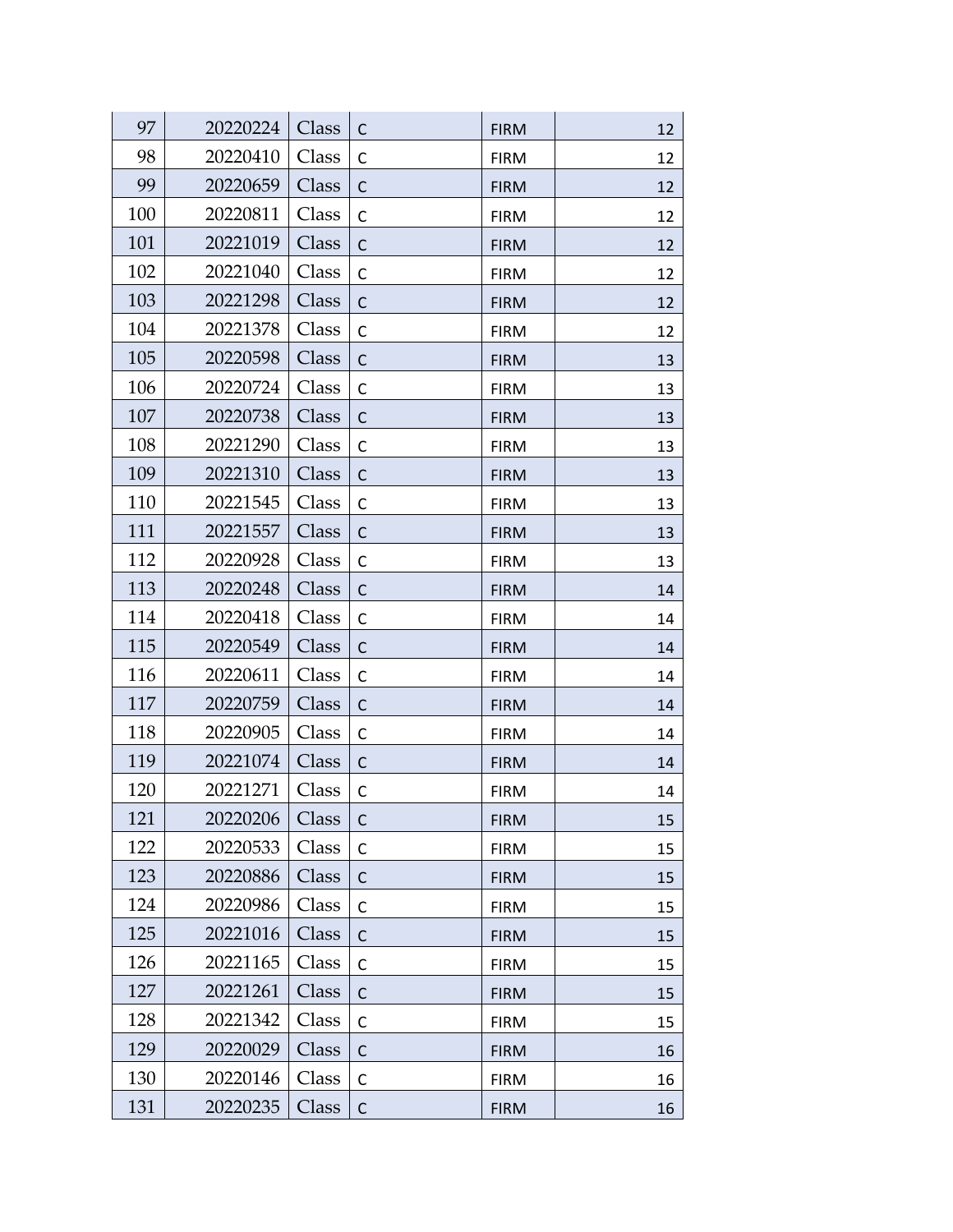| 132 | 20220274 | Class | C            | <b>FIRM</b> | 16 |
|-----|----------|-------|--------------|-------------|----|
| 133 | 20220485 | Class | C            | <b>FIRM</b> | 16 |
| 134 | 20220899 | Class | $\mathsf{C}$ | <b>FIRM</b> | 16 |
| 135 | 20221416 | Class | C            | <b>FIRM</b> | 16 |
| 136 | 20221546 | Class | $\mathsf{C}$ | <b>FIRM</b> | 16 |
| 137 | 20220086 | Class | C            | <b>FIRM</b> | 17 |
| 138 | 20220661 | Class | $\mathsf{C}$ | <b>FIRM</b> | 17 |
| 139 | 20220839 | Class | $\mathsf{C}$ | <b>FIRM</b> | 17 |
| 140 | 20220957 | Class | $\mathsf{C}$ | <b>FIRM</b> | 17 |
| 141 | 20221126 | Class | $\mathsf{C}$ | <b>FIRM</b> | 17 |
| 142 | 20221262 | Class | $\mathsf{C}$ | <b>FIRM</b> | 17 |
| 143 | 20221346 | Class | $\mathsf{C}$ | <b>FIRM</b> | 17 |
| 144 | 20221499 | Class | $\mathsf{C}$ | <b>FIRM</b> | 17 |
| 145 | 20221951 | Class | $\mathsf{C}$ | <b>FIRM</b> | 17 |
| 146 | 20220078 | Class | C            | <b>FIRM</b> | 18 |
| 147 | 20220347 | Class | C            | <b>FIRM</b> | 18 |
| 148 | 20220381 | Class | $\mathsf{C}$ | <b>FIRM</b> | 18 |
| 149 | 20220624 | Class | $\mathsf{C}$ | <b>FIRM</b> | 18 |
| 150 | 20220690 | Class | C            | <b>FIRM</b> | 18 |
| 151 | 20220739 | Class | $\mathsf{C}$ | <b>FIRM</b> | 18 |
| 152 | 20221105 | Class | C            | <b>FIRM</b> | 18 |
| 153 | 20221335 | Class | $\mathsf{C}$ | <b>FIRM</b> | 18 |
| 154 | 20221933 | Class | $\mathsf{C}$ | <b>FIRM</b> | 18 |
| 155 | 20220120 | Class | $\mathsf{C}$ | <b>FIRM</b> | 19 |
| 156 | 20221368 | Class | C            | <b>FIRM</b> | 19 |
| 157 | 20220041 | Class | $\mathsf{C}$ | <b>FIRM</b> | 19 |
| 158 | 20220058 | Class | C            | <b>FIRM</b> | 19 |
| 159 | 20220563 | Class | C            | <b>FIRM</b> | 19 |
| 160 | 20220580 | Class | $\mathsf{C}$ | <b>FIRM</b> | 19 |
| 161 | 20220882 | Class | $\mathsf{C}$ | <b>FIRM</b> | 19 |
| 162 | 20221150 | Class | $\mathsf{C}$ | <b>FIRM</b> | 19 |
| 163 | 20221371 | Class | $\mathsf{C}$ | <b>FIRM</b> | 19 |
| 164 | 20221886 | Class | C            | <b>FIRM</b> | 19 |
| 165 | 20220025 | Class | $\mathsf{C}$ | <b>FIRM</b> | 20 |
| 166 | 20220047 | Class | $\mathsf C$  | <b>FIRM</b> | 20 |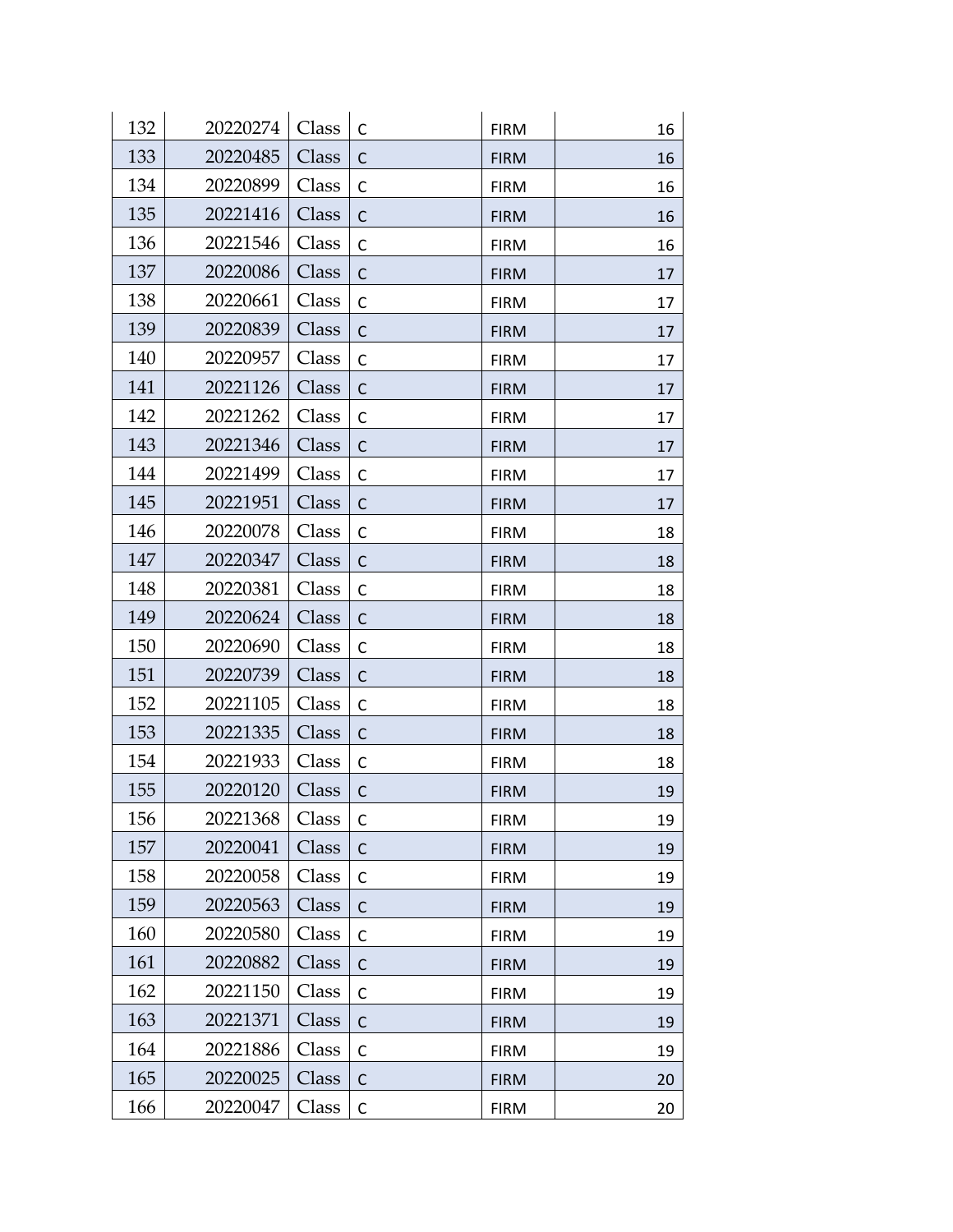| 167 | 20220080 | Class | C            | <b>FIRM</b> | 20 |
|-----|----------|-------|--------------|-------------|----|
| 168 | 20220350 | Class | $\mathsf{C}$ | <b>FIRM</b> | 20 |
| 169 | 20221090 | Class | C            | <b>FIRM</b> | 20 |
| 170 | 20221318 | Class | C            | <b>FIRM</b> | 20 |
| 171 | 20221374 | Class | $\mathsf{C}$ | <b>FIRM</b> | 20 |
| 172 | 20221437 | Class | C            | <b>FIRM</b> | 20 |
| 173 | 20221364 | Class | $\mathsf{C}$ | <b>FIRM</b> | 21 |
| 174 | 20220290 | Class | $\mathsf{C}$ | <b>FIRM</b> | 21 |
| 175 | 20220565 | Class | $\mathsf{C}$ | <b>FIRM</b> | 21 |
| 176 | 20220643 | Class | $\mathsf{C}$ | <b>FIRM</b> | 21 |
| 177 | 20220711 | Class | $\mathsf{C}$ | <b>FIRM</b> | 21 |
| 178 | 20220743 | Class | $\mathsf{C}$ | <b>FIRM</b> | 21 |
| 179 | 20220935 | Class | $\mathsf{C}$ | <b>FIRM</b> | 21 |
| 180 | 20221240 | Class | $\mathsf{C}$ | <b>FIRM</b> | 21 |
| 181 | 20221435 | Class | C            | <b>FIRM</b> | 21 |
| 182 | 20221445 | Class | $\mathsf{C}$ | <b>FIRM</b> | 21 |
| 183 | 20221491 | Class | C            | <b>FIRM</b> | 21 |
| 184 | 20220269 | Class | $\mathsf{C}$ | <b>FIRM</b> | 22 |
| 185 | 20220281 | Class | C            | <b>FIRM</b> | 22 |
| 186 | 20220440 | Class | $\mathsf C$  | <b>FIRM</b> | 22 |
| 187 | 20220495 | Class | $\mathsf{C}$ | <b>FIRM</b> | 22 |
| 188 | 20220534 | Class | $\mathsf{C}$ | <b>FIRM</b> | 22 |
| 189 | 20220822 | Class | $\mathsf{C}$ | <b>FIRM</b> | 22 |
| 190 | 20220883 | Class | $\mathsf{C}$ | <b>FIRM</b> | 22 |
| 191 | 20221114 | Class | C            | <b>FIRM</b> | 22 |
| 192 | 20221960 | Class | $\mathsf C$  | <b>FIRM</b> | 22 |
| 193 | 20220060 | Class | C            | <b>FIRM</b> | 23 |
| 194 | 20220502 | Class | $\mathsf{C}$ | <b>FIRM</b> | 23 |
| 195 | 20220750 | Class | C            | <b>FIRM</b> | 23 |
| 196 | 20220829 | Class | $\mathsf{C}$ | <b>FIRM</b> | 23 |
| 197 | 20220998 | Class | C            | <b>FIRM</b> | 23 |
| 198 | 20221125 | Class | $\mathsf C$  | <b>FIRM</b> | 23 |
| 199 | 20221156 | Class | $\mathsf C$  | <b>FIRM</b> | 23 |
| 200 | 20221439 | Class | $\mathsf{C}$ | <b>FIRM</b> | 23 |
| 201 | 20221560 | Class | $\mathsf C$  | <b>FIRM</b> | 23 |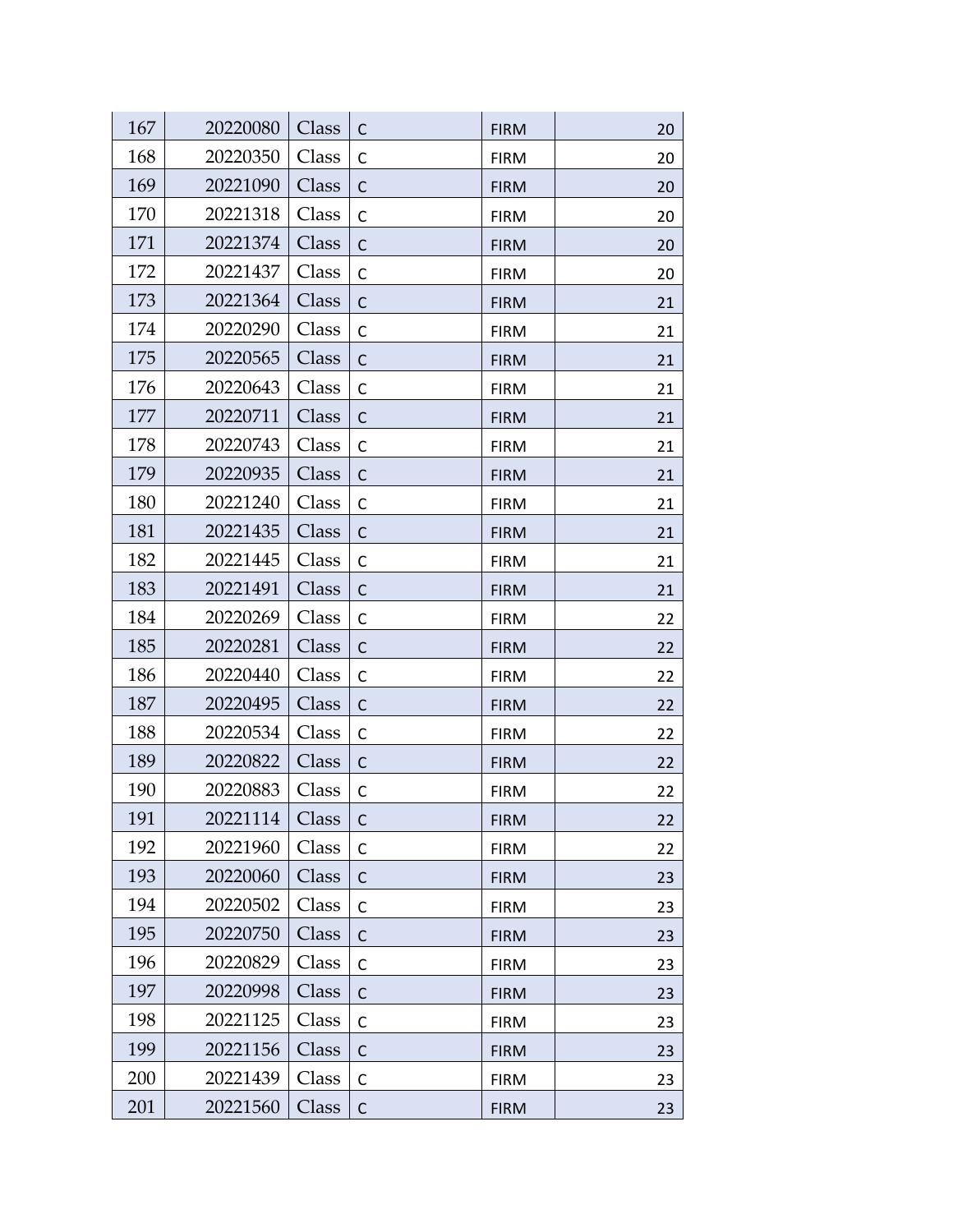| 202 | 20220042 | Class | C            | <b>FIRM</b> | 24 |
|-----|----------|-------|--------------|-------------|----|
| 203 | 20220153 | Class | $\mathsf{C}$ | <b>FIRM</b> | 24 |
| 204 | 20220164 | Class | C            | <b>FIRM</b> | 24 |
| 205 | 20220293 | Class | C            | <b>FIRM</b> | 24 |
| 206 | 20220462 | Class | С            | <b>FIRM</b> | 24 |
| 207 | 20220683 | Class | C            | <b>FIRM</b> | 24 |
| 208 | 20221145 | Class | $\mathsf{C}$ | <b>FIRM</b> | 24 |
| 209 | 20221463 | Class | C            | <b>FIRM</b> | 24 |
| 210 | 20221589 | Class | $\mathsf C$  | <b>FIRM</b> | 24 |
| 211 | 20220011 | Class | $\mathsf{C}$ | <b>FIRM</b> | 25 |
| 212 | 20220050 | Class | $\mathsf{C}$ | <b>FIRM</b> | 25 |
| 213 | 20220088 | Class | $\mathsf{C}$ | <b>FIRM</b> | 25 |
| 214 | 20220383 | Class | $\mathsf{C}$ | <b>FIRM</b> | 25 |
| 215 | 20220386 | Class | $\mathsf{C}$ | <b>FIRM</b> | 25 |
| 216 | 20220420 | Class | C            | <b>FIRM</b> | 25 |
| 217 | 20220564 | Class | C            | <b>FIRM</b> | 25 |
| 218 | 20221137 | Class | С            | <b>FIRM</b> | 25 |
| 219 | 20221288 | Class | $\mathsf{C}$ | <b>FIRM</b> | 25 |
| 220 | 20221358 | Class | С            | <b>FIRM</b> | 25 |
| 221 | 20220314 | Class | C            | <b>FIRM</b> | 26 |
| 222 | 20220380 | Class | C            | <b>FIRM</b> | 26 |
| 223 | 20220615 | Class | $\mathsf{C}$ | <b>FIRM</b> | 26 |
| 224 | 20220833 | Class | C            | <b>FIRM</b> | 26 |
| 225 | 20220913 | Class | $\mathsf{C}$ | <b>FIRM</b> | 26 |
| 226 | 20220981 | Class | C            | <b>FIRM</b> | 26 |
| 227 | 20220987 | Class | $\mathsf{C}$ | <b>FIRM</b> | 26 |
| 228 | 20221312 | Class | C            | <b>FIRM</b> | 26 |
| 229 | 20221471 | Class | C            | <b>FIRM</b> | 26 |
| 230 | 20220243 | Class | С            | <b>FIRM</b> | 27 |
| 231 | 20220288 | Class | $\mathsf{C}$ | <b>FIRM</b> | 27 |
| 232 | 20220412 | Class | C            | <b>FIRM</b> | 27 |
| 233 | 20220478 | Class | $\mathsf{C}$ | <b>FIRM</b> | 27 |
| 234 | 20220540 | Class | C            | <b>FIRM</b> | 27 |
| 235 | 20220937 | Class | $\mathsf{C}$ | <b>FIRM</b> | 27 |
| 236 | 20221091 | Class | $\mathsf C$  | <b>FIRM</b> | 27 |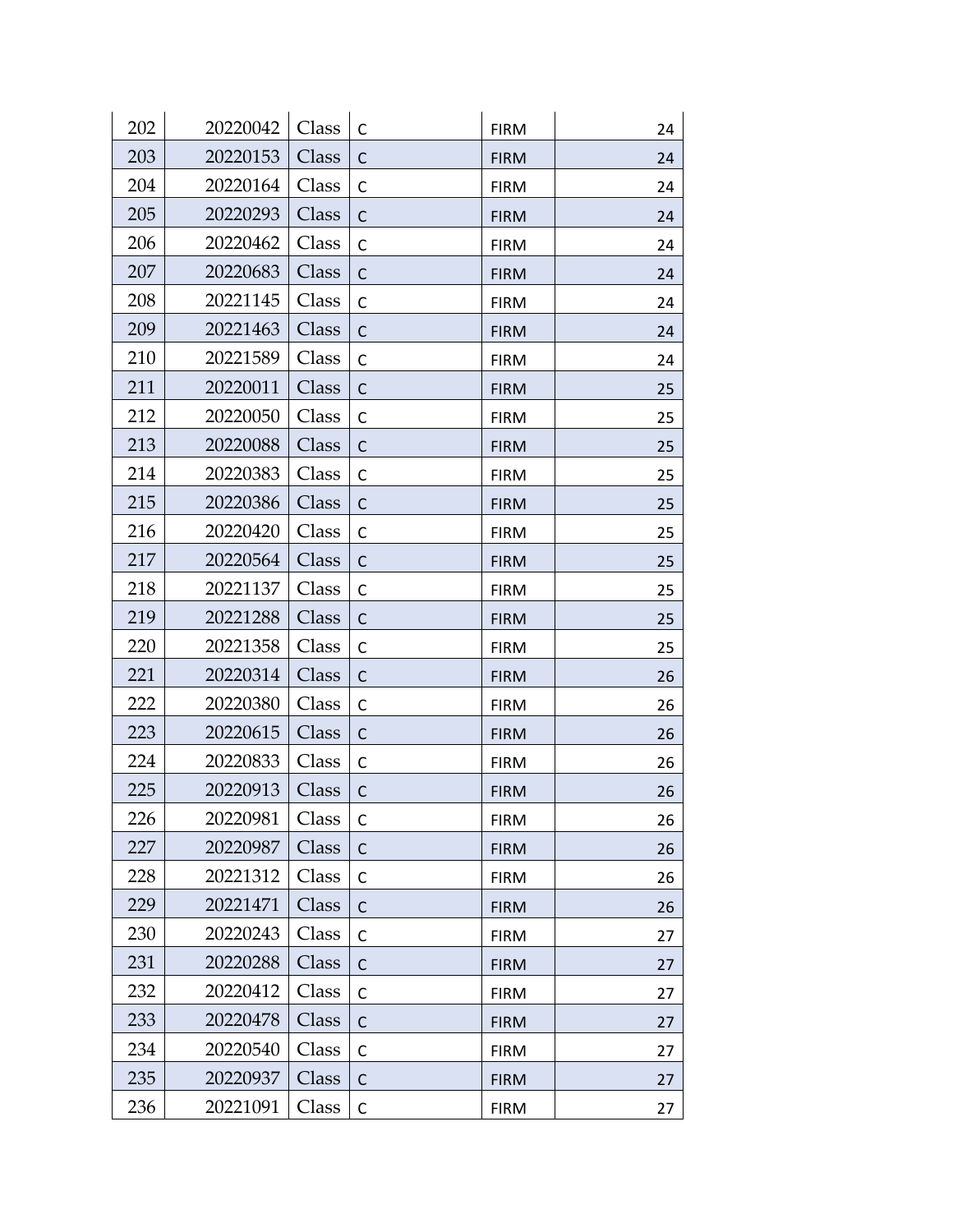| 237 | 20221350 | Class | C            | <b>FIRM</b> | 27 |
|-----|----------|-------|--------------|-------------|----|
| 238 | 20221363 | Class | C            | <b>FIRM</b> | 27 |
| 239 | 20221428 | Class | C            | <b>FIRM</b> | 27 |
| 240 | 20220167 | Class | С            | <b>FIRM</b> | 28 |
| 241 | 20220227 | Class | $\mathsf{C}$ | <b>FIRM</b> | 28 |
| 242 | 20220296 | Class | C            | <b>FIRM</b> | 28 |
| 243 | 20220463 | Class | $\mathsf{C}$ | <b>FIRM</b> | 28 |
| 244 | 20220505 | Class | C            | <b>FIRM</b> | 28 |
| 245 | 20220554 | Class | $\mathsf{C}$ | <b>FIRM</b> | 28 |
| 246 | 20220954 | Class | $\mathsf{C}$ | <b>FIRM</b> | 28 |
| 247 | 20221132 | Class | $\mathsf{C}$ | <b>FIRM</b> | 28 |
| 248 | 20221590 | Class | $\mathsf{C}$ | <b>FIRM</b> | 28 |
| 249 | 20220434 | Class | $\mathsf{C}$ | <b>FIRM</b> | 29 |
| 250 | 20220508 | Class | $\mathsf{C}$ | <b>FIRM</b> | 29 |
| 251 | 20221281 | Class | C            | <b>FIRM</b> | 29 |
| 252 | 20221305 | Class | C            | <b>FIRM</b> | 29 |
| 253 | 20221309 | Class | C            | <b>FIRM</b> | 29 |
| 254 | 20221343 | Class | $\mathsf{C}$ | <b>FIRM</b> | 29 |
| 255 | 20221609 | Class | C            | <b>FIRM</b> | 29 |
| 256 | 20221613 | Class | $\mathsf C$  | <b>FIRM</b> | 29 |
| 257 | 20221999 | Class | $\mathsf{C}$ | <b>FIRM</b> | 29 |
| 258 | 20220242 | Class | $\mathsf{C}$ | <b>FIRM</b> | 30 |
| 259 | 20220264 | Class | $\mathsf{C}$ | <b>FIRM</b> | 30 |
| 260 | 20220291 | Class | $\mathsf{C}$ | <b>FIRM</b> | 30 |
| 261 | 20220325 | Class | C            | <b>FIRM</b> | 30 |
| 262 | 20220359 | Class | C            | <b>FIRM</b> | 30 |
| 263 | 20220556 | Class | C            | <b>FIRM</b> | 30 |
| 264 | 20220700 | Class | C            | <b>FIRM</b> | 30 |
| 265 | 20220930 | Class | C            | <b>FIRM</b> | 30 |
| 266 | 20221103 | Class | $\mathsf{C}$ | <b>FIRM</b> | 31 |
| 267 | 20221273 | Class | C            | <b>FIRM</b> | 31 |
| 268 | 20221947 | Class | $\mathsf C$  | <b>FIRM</b> | 31 |
| 269 | 20221969 | Class | $\mathsf{C}$ | <b>FIRM</b> | 31 |
| 270 | 20221978 | Class | $\mathsf{C}$ | <b>FIRM</b> | 31 |
| 271 | 20221980 | Class | $\mathsf C$  | <b>FIRM</b> | 31 |